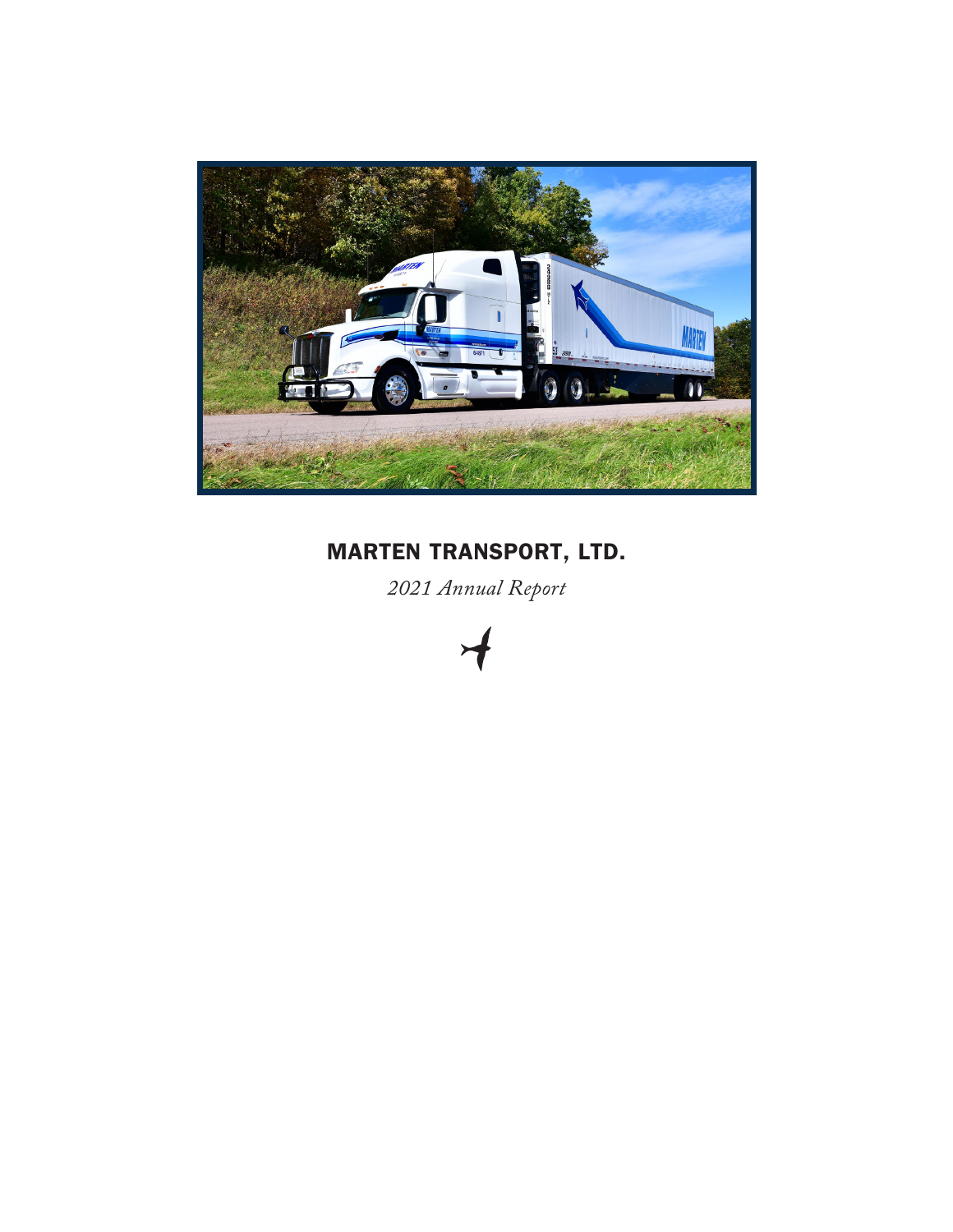## Who We Are

Marten Transport, Ltd., with headquarters in Mondovi, Wisconsin, strives to be the premier supplier of time and temperature-sensitive and dry transportation and distribution services to customers in the United States, Canada and Mexico. Our multifaceted business offers a network of truck-based transportation capabilities across our five distinct business platforms.

**Truckload –** regional and over-the-road fleets, both temperature-controlled and dry van, operating from Marten's 15 regional service centers.

**Dedicated –** customized solutions tailored to each individual customer's requirements utilizing refrigerated trailers, dry vans and other specialized equipment.

**Intermodal –** refrigerated COFC (container on flatcar) and refrigerated TOFC (trailer on flatcar) services, providing the economies and energy efficiencies of long-haul rail transportation with extended door-to-door support from Marten's truck network.

**Brokerage –** surge flexibility to supplement Marten's capabilities through temperature-controlled and dry van services provided by smaller third-party carriers.

**MRTN de México –** industry-leading door-to-door temperature-controlled service between Mexico, the U.S. and Canada utilizing our Mexican partner carriers within Mexico.

We will accomplish our mission by exceeding the expectations of our customers, employees, stockholders and society. We serve customers with demanding delivery deadlines, as well as those who ship products requiring modern temperature-controlled trailers to protect goods.

Founded in 1946, we have been a public company since 1986. Our common stock trades on the NASDAQ Global Select Market under the symbol MRTN. At December 31, 2021, we employed 4,007 people, including drivers, office personnel and mechanics.

|                                                  |            |    | Years ended December 31, |            |
|--------------------------------------------------|------------|----|--------------------------|------------|
| (Dollars in thousands, except per share amounts) | 2021       |    | 2020                     | 2019       |
| <b>FOR THE YEAR</b>                              |            |    |                          |            |
| Operating revenue                                | \$973,644  |    | \$874,374                | \$843,271  |
|                                                  | 111,689    |    | 93,246                   | 76,498     |
|                                                  | 85,428     |    | 69,500                   | 61,071     |
|                                                  | 88.5%      |    | 89.3%                    | 90.9%      |
| PER-SHARE DATA <sup>(2)</sup>                    |            |    |                          |            |
| Basic earnings per common share                  | 1.03<br>\$ | \$ | 0.84                     | \$<br>0.75 |
| Diluted earnings per common share                | 1.02       |    | 0.84                     | 0.74       |
| Dividends declared per common share              | 0.66       |    | 0.633                    | 0.513      |
|                                                  | 7.85       |    | 7.50                     | 7.28       |
| <b>AT YEAR END</b>                               |            |    |                          |            |
|                                                  | \$870,690  |    | \$831,636                | \$796,586  |
|                                                  |            |    |                          |            |
|                                                  | 651,677    |    | 620,333                  | 597,589    |

## Three-Year Financial Summary

(1) Represents operating expenses as a percentage of operating revenue.

(2) The amounts for 2019 have been restated to reflect the three-for-two stock split effected in the form of a 50% stock dividend on August 13, 2020.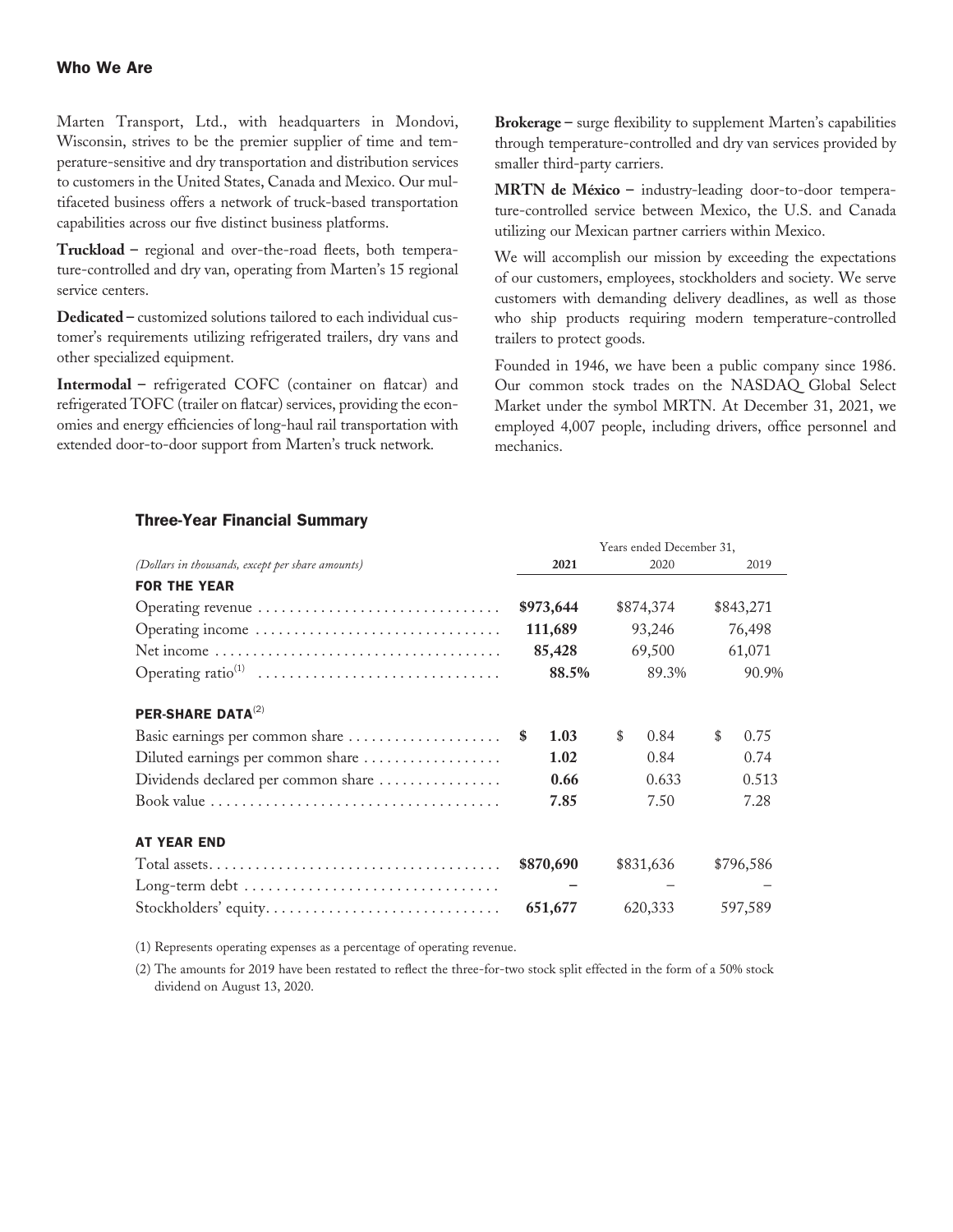## To Our Stockholders and Employees

*Growth. Consistent. Best-ever.* These are words that we have used to describe Marten's year-over-year financial performance improvements throughout the past decade. We're using them again this year to describe our 2021 performance, and they've never been more apt: Marten's 2021 operating income was the highest in our history, up 19.8% on top of increases of 21.9% in 2020, 8.7% in 2019 and 23.7% in 2018. Our 22.9% increase in net income for 2021 was our fourth consecutive double-digit percentage increase in annual earnings, excluding a deferred income taxes benefit in 2017.

We are particularly pleased to be able to report these results for a year in which the continuing pandemic's impact on our operating environment was even more disruptive than in 2020, with the worst-ever national driver shortage growing even worse.

Once again Marten was able to thrive through adversity.

Marten faces the same economic and marketplace challenges as every other trucking company. The difference for Marten is a unique business model in the hands of our dedicated and experienced people supporting the industry's finest professional driver group. It is a model that has transformed Marten from a leading over-the-road temperature-controlled carrier into a national network of truck-based transportation capabilities. It is a multifaceted approach that has given us five distinct yet complementary business platforms: Truckload, Dedicated, Intermodal, Brokerage and MRTN de México. With this model, we have transitioned from a centralized business platform to a decentralized platform operating across 15 regional centers, while consistently producing profitable growth.

#### 2021 Financial Results

Net income for 2021 was \$85.4 million, or \$1.02 per diluted share, up 22.9% from \$69.5 million, or 84 cents per diluted share, for 2020.

Operating revenue improved 11.4% to a record \$973.6 million from \$874.4 million for 2020. Operating revenue, net of fuel surcharges, improved for the eleventh consecutive year, rising 8.3% to \$855.9 million for 2021 from \$790.6 million for 2020.

Operating income improved 19.8% to a record \$111.7 million for 2021 from \$93.2 million for 2020. Our operating ratio (operating expenses as a percentage of operating revenue) improved to 88.5% for 2021 from 89.3% for 2020. Our ratio, net of fuel surcharges, improved to 87.0%, the best ratio for any year since we became a public company 35 years ago, from 88.2%.

#### Growing Network Strength

Each of our five business platforms contributed to Marten's record operating revenue for 2021—both individually and through collaborative interaction made possible by our net-

| <b>Operating Results Comparison</b>          |                                              |               |                   |  |  |  |  |  |
|----------------------------------------------|----------------------------------------------|---------------|-------------------|--|--|--|--|--|
|                                              | Percentage Increase, Year Ended December 31, |               |                   |  |  |  |  |  |
|                                              | 2021 vs. 2020                                | 2020 vs. 2019 | 2019 vs. 2018     |  |  |  |  |  |
| Operating revenue                            | 11.4%                                        | 3.7%          | 7 1%              |  |  |  |  |  |
| Operating revenue,<br>net of fuel surcharges | 8.3%                                         | 6.8%          | 8.6%              |  |  |  |  |  |
| Operating income                             | 19.8%                                        | 21.9%         | 8.7%              |  |  |  |  |  |
| Net income                                   | 22.9%                                        | 13.8%         | 11 O <sub>%</sub> |  |  |  |  |  |
|                                              |                                              |               |                   |  |  |  |  |  |

work of regional operating centers. The aggregate revenue of Dedicated, Intermodal and Brokerage, our three most recently developed reporting segments, passed the half-billion-dollar mark in 2021—more than two and a half times what it was when we began breaking out these results seven years ago.

*Truckload—*Truckload revenue was \$396.7 million, a 4.6% increase from \$379.1 million for 2020. Excluding fuel surcharges, Truckload revenue was \$346.3 million, up 1.1% from \$342.4 million for 2020. Average revenue, net of fuel surcharges, per tractor per week—a main measure of Truckload asset productivity—improved by 9.9%. Operating income was \$51.0 million, up 28.7% from \$39.6 million for 2020. The 2021 Truckload operating ratio was 87.1%, and the operating ratio, net of fuel surcharges, was 85.3%.

We've developed our regional service centers with a vision for expanding our Truckload operations into the much larger dry van market. And we are doing that. Operating profitably out of our Kansas City, Phoenix, Atlanta and Tampa facilities, our emerging dry van business contributed a 21% year-over-year revenue increase in 2021. We are broadening these operations in 2022 through our Dallas, Laredo and Otay Mesa facilities as we expand our dry van business into Mexico to complement our growing MRTN de México business.

*Dedicated—*Dedicated revenue increased 6.3% to \$329.4 million from \$309.8 million for 2020. Excluding fuel surcharges, Dedicated revenue improved 2.0% to \$276.9 million from \$271.6 million for 2020. Operating income was \$36.4 million, compared with \$40.9 million for 2020. The 2021 Dedicated operating ratio was 89.0%, and the operating ratio, net of fuel surcharges, was 86.9%. Marten's Dedicated operations were honored by two prominent customers in 2021: Grocery Dedicated Carrier of the Year by Walmart, for the second consecutive year, and Platinum Carrier of the Year by the Chemours Company. Walmart credited Marten with an on-time delivery rate of over 99.7% on nearly 700,000 store deliveries. The Chemours award, which recognizes excellence in transportation of specialty chemicals, singled out Marten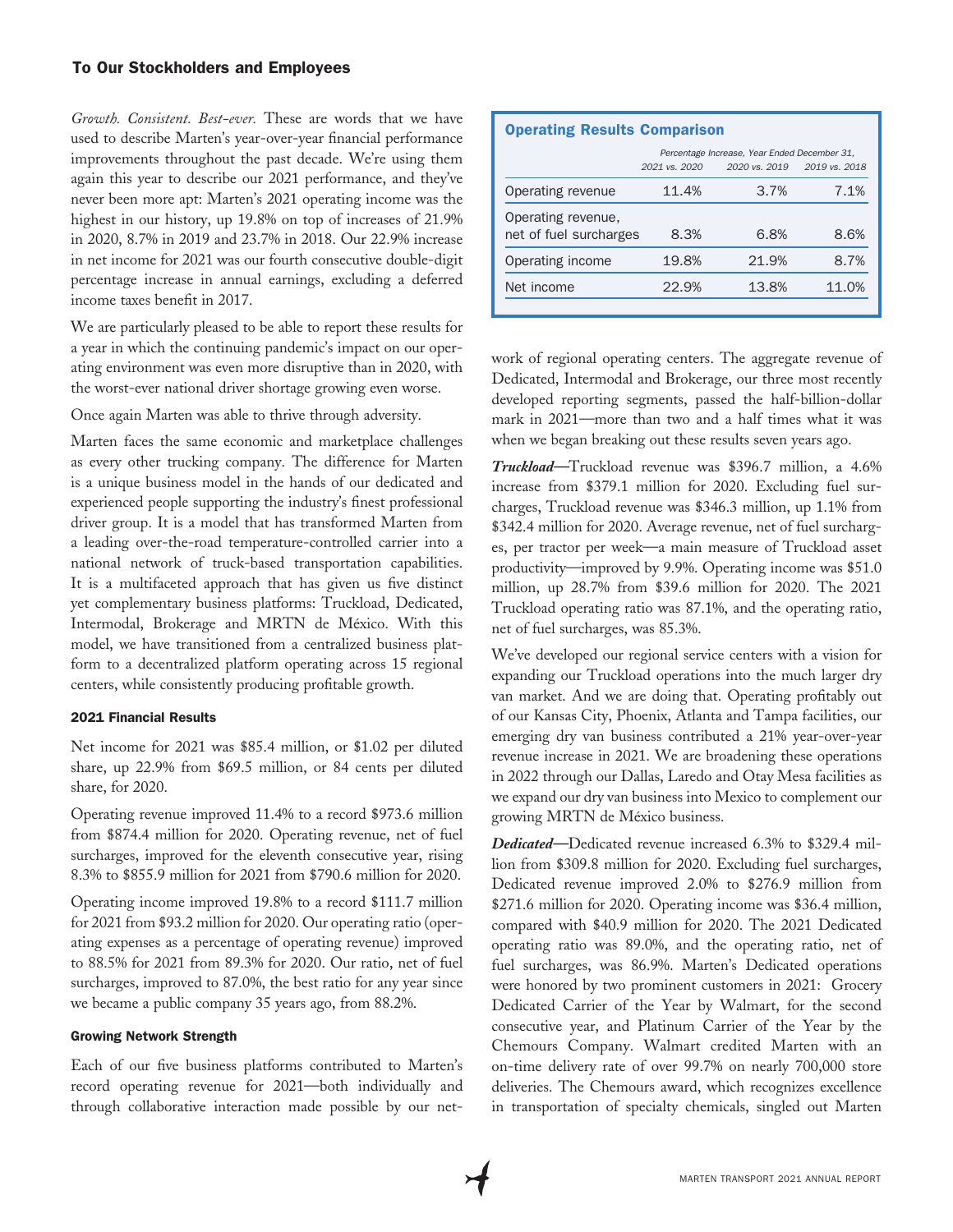for "showcasing reliability and dependability," with more than a 99% on-time pick-up rate and exemplary communications.

*Intermodal—*Intermodal revenue grew by 15.2% to \$102.2 million in 2021 from \$88.7 million for 2020. Excluding fuel surcharges, 2021 Intermodal revenue was \$87.5 million, up 9.4% from \$79.9 million for 2020. Operating income improved 65.4% to \$9.5 million from \$5.7 million for 2020. The 2021 Intermodal operating ratio was 90.7%, and the operating ratio, net of fuel surcharges, was 89.2%. We grew our Intermodal COFC (container on flatcar) resources with a 46.4% increase in containers in 2021, providing a much-needed option for customers dealing with the capacity shortage.

*Brokerage—*Brokerage revenue increased by 50.2% to \$145.3 million from \$96.7 million for 2020. Brokerage operating income was \$14.8 million, up 112.1% from \$7.0 million for 2020. The 2021 Brokerage operating ratio was 89.8%. The sharp rise in Brokerage revenue reflected our effort to provide additional capacity solutions to customers struggling with the driver and capacity shortage.

Operating within our Truckload and Brokerage segments, another profitable component of Marten's vision and plan is MRTN de México, through which we have provided industry-leading temperature-control freight solutions utilizing our Mexican partner carriers. Its 2021 revenue increased by 13.5% to \$68.2 million from \$60.1 million for 2020.

#### Winning with Talent and Teamwork

No matter how well conceived, a business model is only as good as the people who execute it. And that's where Marten shines. The talent and teamwork of Marten's people have never been more evident than they were during the second year of pandemic disruption in 2021—responding in real time to the swirling levels of freight demand, staying ahead of the intensifying driver shortage, and turning aside a cyberattack early in the fourth quarter. The flexibility designed into the Marten model explains part of our success in winning against challenges like these. Marten's no-excuses, get-it-done culture takes care of the rest.

It's a culture focused on working smart and hard in a team effort aimed at continuous improvement. We have developed a data-driven mentality backed by an in-house, state-of-the-art information technology system that provides real-time visibility of the data needed for high-speed decision making.

Uncertainty and supply chain disruptions rattled the transportation industry in 2021—even more than in 2020. The amount of freight that needed to be moved over the road far outstripped the number of available drivers, an economically painful impact of a driver shortage now growing ominously acute. No carrier is immune, though Marten has built a clear competitive advantage in recruiting and retaining top drivers through industry-leading improvements in compensation, benefits, safety and technology. We have heightened and will continue to heighten our emphasis on structurally improving our drivers' jobs and work-life balance by collaborating with our customers. Unlike the other major carriers, we only hire experienced drivers. Marten's customers are not serviced by trainees learning on the job.

Reflecting the continuing development of our executive leadership, in 2021 our Board of Directors appointed Tim Kohl as Chief Executive Officer, and then appointed Doug Petit to succeed Mr. Kohl as President. Mr. Kohl had served as our President since 2008. Mr. Petit had been our Chief Operating Officer since 2019 after serving for five years as Senior Vice President of Operations. After serving as our Chief Executive Officer since 2005, I now serve as Marten's Executive Chairman of the Board.

For more than a decade, consistent profitable growth has been the hallmark of Marten's financial performance and a measure of our business model's effectiveness. The consistency—illustrated by the last four consecutive years of record operating revenue and operating profit—has taken us through the pandemic and driver shortage with a continued long-term focus on the growth of each of our businesses. We are confident that our bright and determined people will continue to produce consistent profitable growth—with the best-ever yet to come.

Sincerely, Kindelt Departur

Randolph L. Marten Executive Chairman of the Board

February 14, 2022

*This Annual Report contains forward-looking statements that involve risks and uncertainties that could cause results to differ materially from those projected. Please refer to the "Risk Factors" section in Item 1A of the attached Form 10-K.*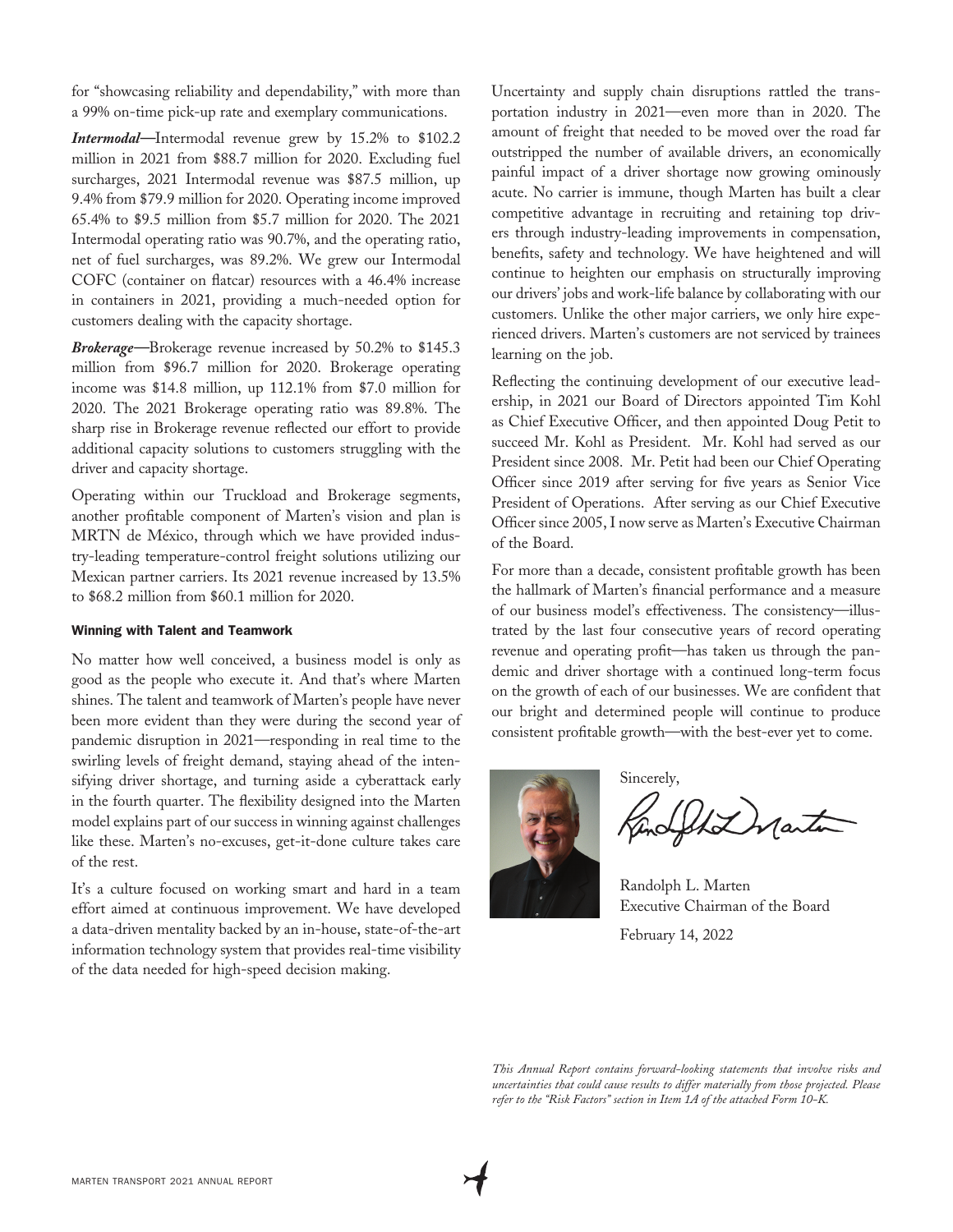# Corporate Information

#### Corporate Headquarters

129 Marten Street Mondovi, Wisconsin 54755 Telephone: (715) 926-4216 Fax: (715) 926-4530 www.marten.com

#### Stockholder Information

Additional copies of our 2021 Annual Report on Form 10-K as filed with the Securities and Exchange Commission are available by writing to James J. Hinnendael, executive vice president and chief financial officer, at our corporate headquarters.

## Annual Meeting

Stockholders, employees and friends may attend our annual meeting on Tuesday, May 3, 2022, at 3:00 p.m. at the Roger Marten Community Center, 120 South Franklin Street, Mondovi, Wisconsin.

#### Stock Listing

NASDAQ Global Select Market symbol: MRTN

## Legal Counsel

Fox Rothschild LLP Campbell Mithun Tower – Suite 2000 222 South Ninth Street Minneapolis, Minnesota 55402

#### Independent Registered Public Accounting Firm

Grant Thornton LLP 200 South Sixth Street, Suite 1400 Minneapolis, Minnesota 55402

#### Transfer Agent and Registrar

Computershare Shareowner Services

Stockholder correspondence mailing address: P.O. Box 505000 Louisville, Kentucky 40233

Overnight correspondence address: 462 South 4th Street, Suite 1600 Louisville, Kentucky 40202

Telephone: (866) 637-5412 TDD: (800) 231-5469 Foreign: (201) 680-6578 www.computershare.com/investor

Stockholder online inquiries: www-us.computershare.com/investor/contact

Direct communications about stock certificates or a change of address to Computershare Shareowner Services.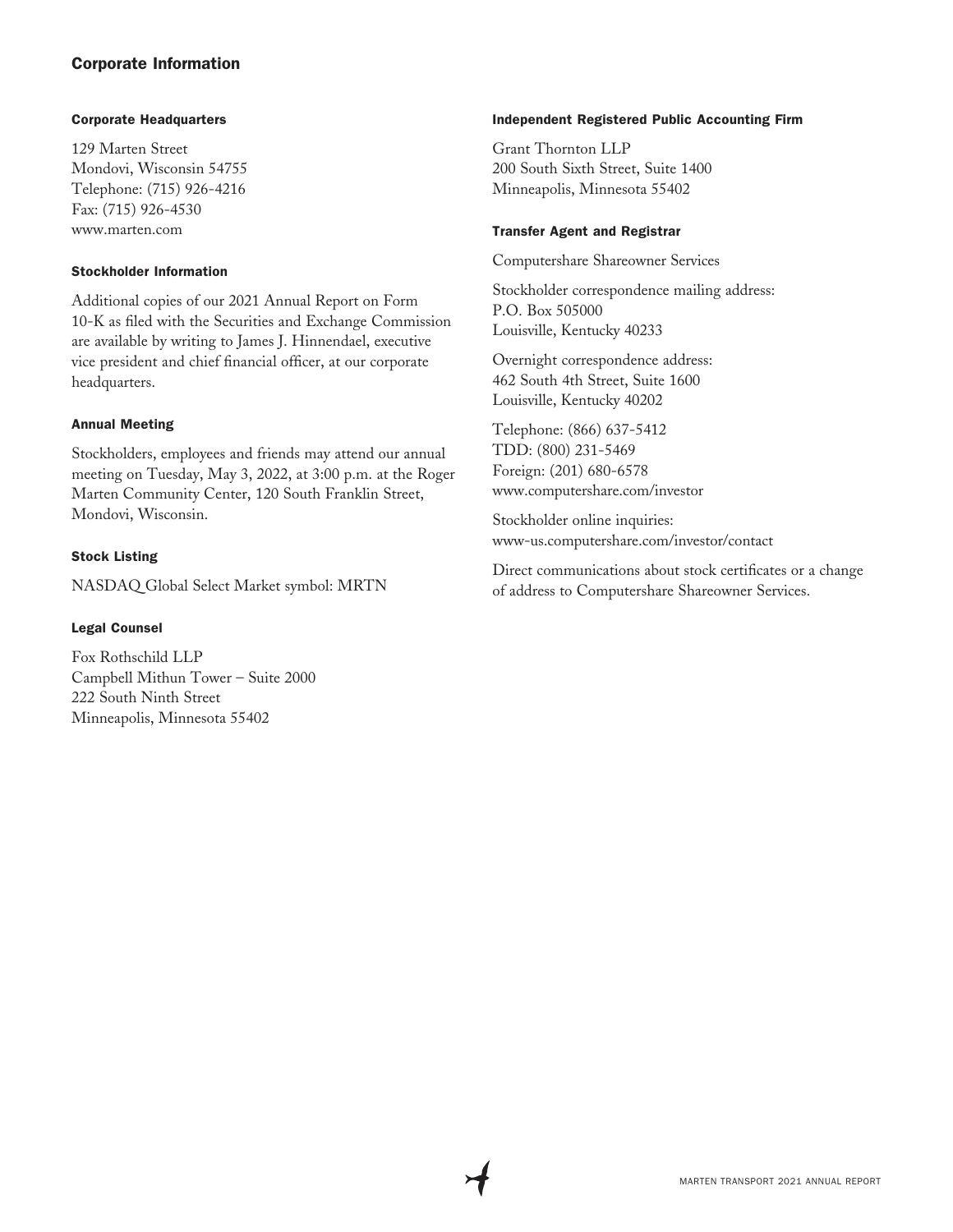## Executive Officers and Directors

**Randolph L. Marten** Executive Chairman of the Board and Director

**Timothy M. Kohl** Chief Executive Officer

**Douglas P. Petit** President

**James J. Hinnendael** Executive Vice President and Chief Financial Officer

**John H. Turner** Executive Vice President of Sales and Marketing

## **Patrick J. Pazderka**

Secretary Partner, Fox Rothschild LLP Minneapolis, Minnesota

## **Larry B. Hagness**

Director Chief Executive Officer, Durand Builders Service, Inc. Durand, Wisconsin

**Thomas J. Winkel Director** Management Consultant Pewaukee, Wisconsin

#### **Jerry M. Bauer**

Director Chairman of the Board and Chief Executive Officer, Bauer Built, Inc. Durand, Wisconsin

## **Robert L. Demorest**

**Director** Business Consultant and Retired President, Chief Executive Officer and Chairman of the Board, MOCON, Inc. Minneapolis, Minnesota

## **Ronald R. Booth**

Director Retired Partner, KPMG LLP Dellwood, Minnesota

## **Kathleen P. Iverson**

Director Retired President, Chief Executive Officer and Chairman of the Board, CyberOptics Corporation Chanhassen, Minnesota

*The 2021 Annual Report is printed on recycled paper.*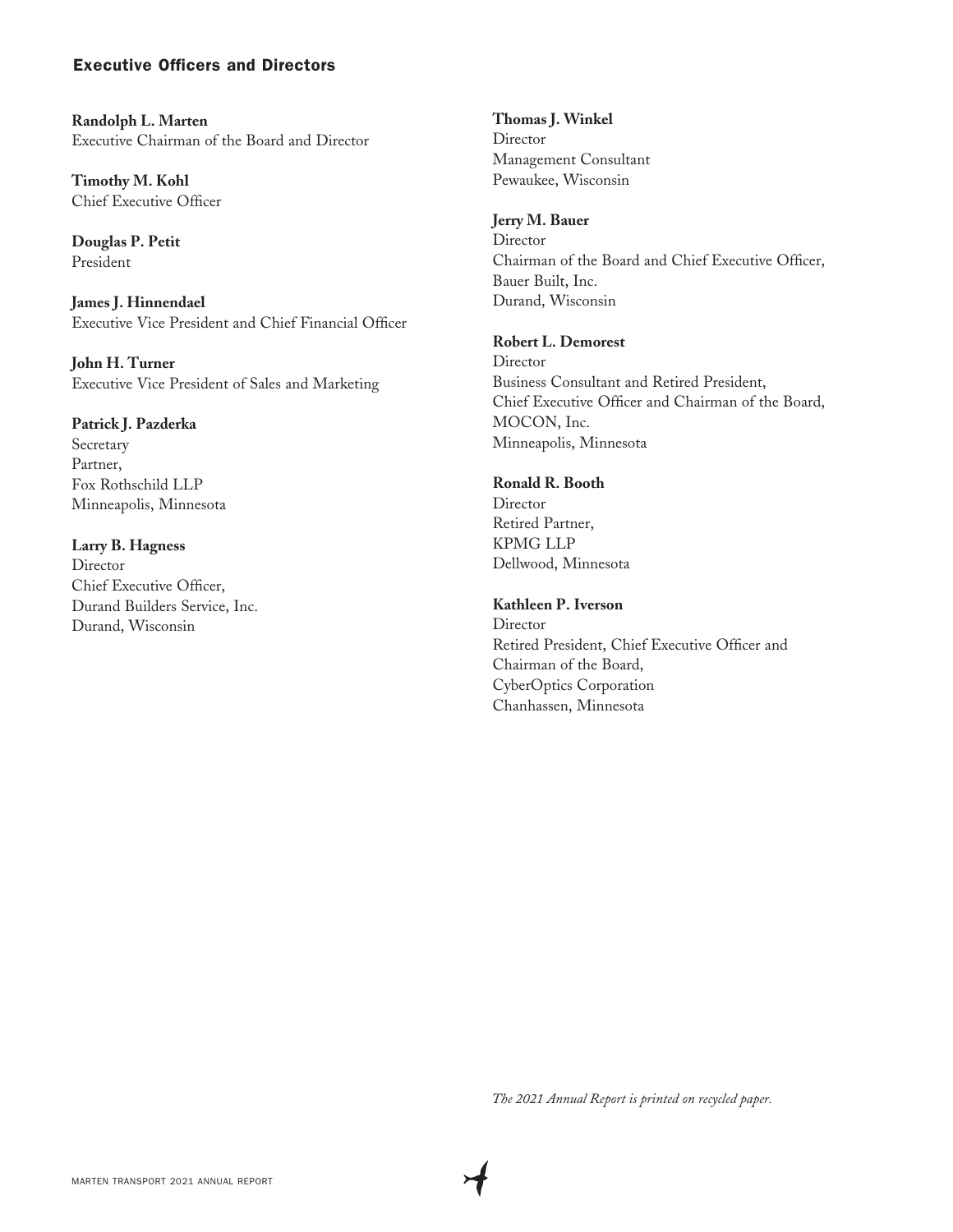*MARTEN* $\frac{M}{T}$ *transport*